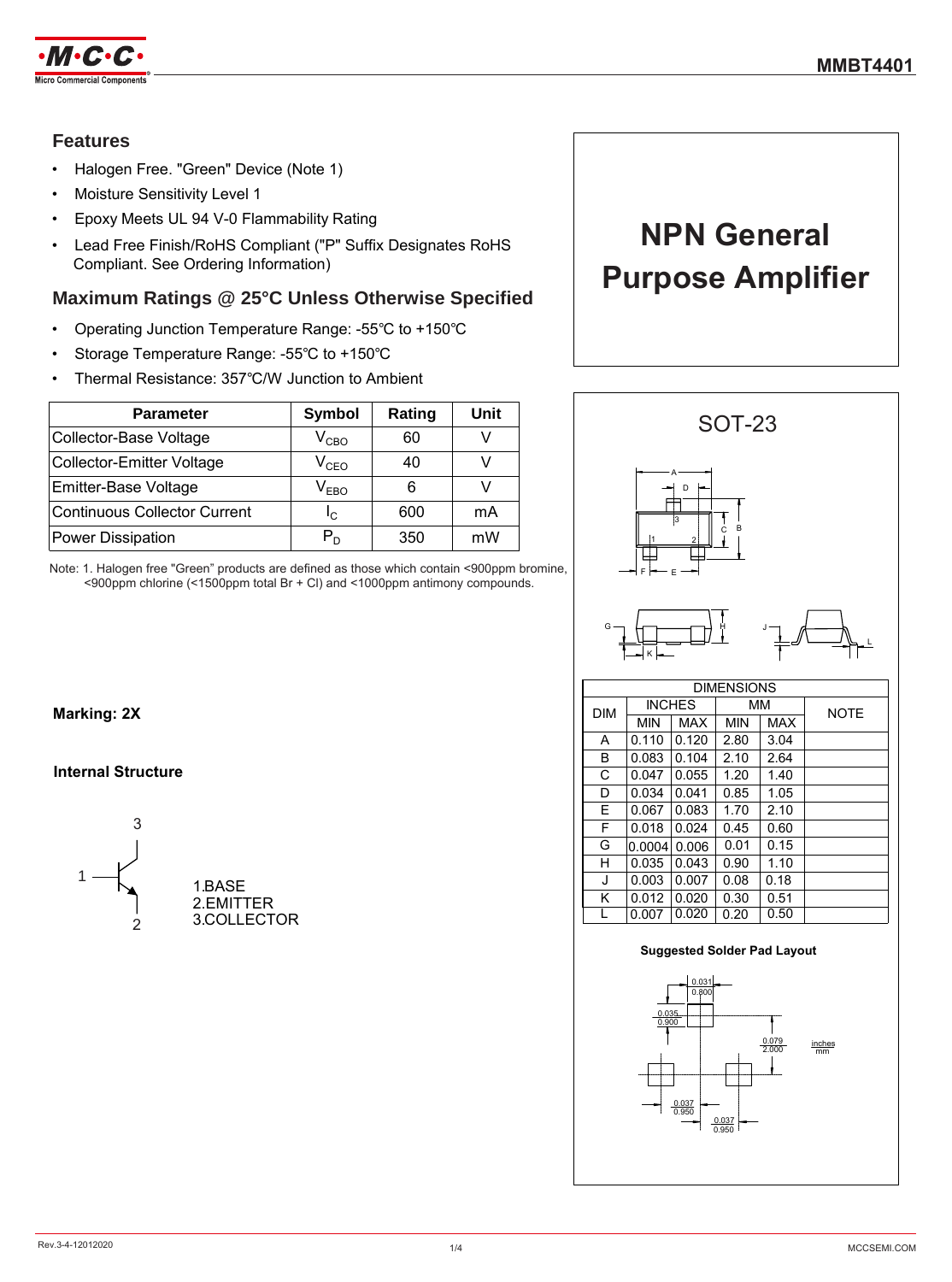

# **Electrical Characteristics @ TA=25°C Unless Otherwise Specified**

| <b>Parameter</b>                                   | <b>Symbol</b>             | Min | <b>Typ</b> | <b>Max</b> | <b>Units</b> | <b>Conditions</b>                                                            |  |
|----------------------------------------------------|---------------------------|-----|------------|------------|--------------|------------------------------------------------------------------------------|--|
| Collector-Base Breakdown Voltage                   | $V_{(BR)CBO}$             | 60  |            |            | $\vee$       | $I_c = 10mA, I_E = 0$                                                        |  |
| Collector-Emitter Breakdown Voltage <sup>(2)</sup> | $V_{(BR)CEO}$             | 40  |            |            | V            | $I_c = 1$ mA, $I_B = 0$                                                      |  |
| Emitter-Base Breakdown Voltage                     | $V_{(BR)EBO}$             | 6   |            |            | V            | $I_F = 100 \mu A$ , $I_C = 0$                                                |  |
| <b>Base Cutoff Current</b>                         | $I_{BL}$                  |     |            | 0.1        | μA           | $V_{CE} = 35V$ , $V_{BE} = 0.4V$                                             |  |
| <b>Collector Cutoff Current</b>                    | $I_{CEX}$                 |     |            | 0.1        | μA           | $V_{CE} = 35V$ , $V_{BE} = 0.4V$                                             |  |
| DC Current Gain <sup>(2)</sup>                     | $h_{FE(1)}$               | 20  |            |            |              | $V_{CE} = 1V$ , I <sub>C</sub> =0.1mA                                        |  |
|                                                    | $h_{FE(2)}$               | 40  |            |            |              | $V_{CF}$ =1V, I <sub>C</sub> =1mA                                            |  |
|                                                    | $h_{FE(3)}$               | 80  |            |            |              | $V_{CE}$ =1V, I <sub>C</sub> =10mA                                           |  |
|                                                    | $h_{FE(4)}$               | 100 |            | 300        |              | $V_{CE}$ =1V, I <sub>C</sub> =150mA                                          |  |
|                                                    | $h_{FE(5)}$               | 40  |            |            |              | $V_{CE} = 1V$ , I <sub>C</sub> =500mA                                        |  |
| <b>Collector-Emitter Saturation Voltage</b>        | $V_{CE(sat)}$             |     |            | 0.4        | V            | $I_c$ =150mA, $I_B$ =15mA                                                    |  |
|                                                    |                           |     |            | 0.75       | V            | $I_{C}$ =500mA, $I_{B}$ =50mA                                                |  |
| <b>Base-Emitter Saturation Voltage</b>             | $V_{BE(sat)}$             |     | 0.75       | 0.95       | V            | $I_c$ =150mA, $I_B$ =15mA                                                    |  |
|                                                    |                           |     |            | 1.2        | $\vee$       | $I_c$ =500mA, $I_B$ =50mA                                                    |  |
| <b>Transition Frequency</b>                        | $f_T$                     | 250 |            |            | <b>MHz</b>   | $V_{CE}$ =10V, I <sub>C</sub> =20mA, f=100MHz                                |  |
| Delay Time                                         | $t_d$                     |     |            | 15         | ns           | $V_{CC}$ =30V, $V_{BE}$ =0.2V, I <sub>C</sub> =150mA,                        |  |
| <b>Rise Time</b>                                   | $\mathsf{t}_{\mathsf{r}}$ |     |            | 20         | ns           | $I_{B1} = 15mA$                                                              |  |
| Storage Time                                       | $t_{s}$                   |     |            | 225        | ns           | $V_{CC}$ =30V, I <sub>C</sub> =150mA, I <sub>B1</sub> =I <sub>B2</sub> =15mA |  |
| <b>Fall Time</b>                                   | $t_f$                     |     |            | 30         | ns           |                                                                              |  |
| Collector-Base Capacitance                         | $C_{cb}$                  |     |            | 6.5        | рF           | $V_{CB} = 5V$ , I <sub>E</sub> =0, f=1MHz                                    |  |
| <b>Emitter-Base Capacitance</b>                    | $C_{eb}$                  |     |            | 30         | pF           | $V_{FB} = 0.5V$ , $I_C = 0$ , f=1MHz                                         |  |

Note: 2. Pulse test: Pulse Width≤300μs,Duty Cycle≤2.0%.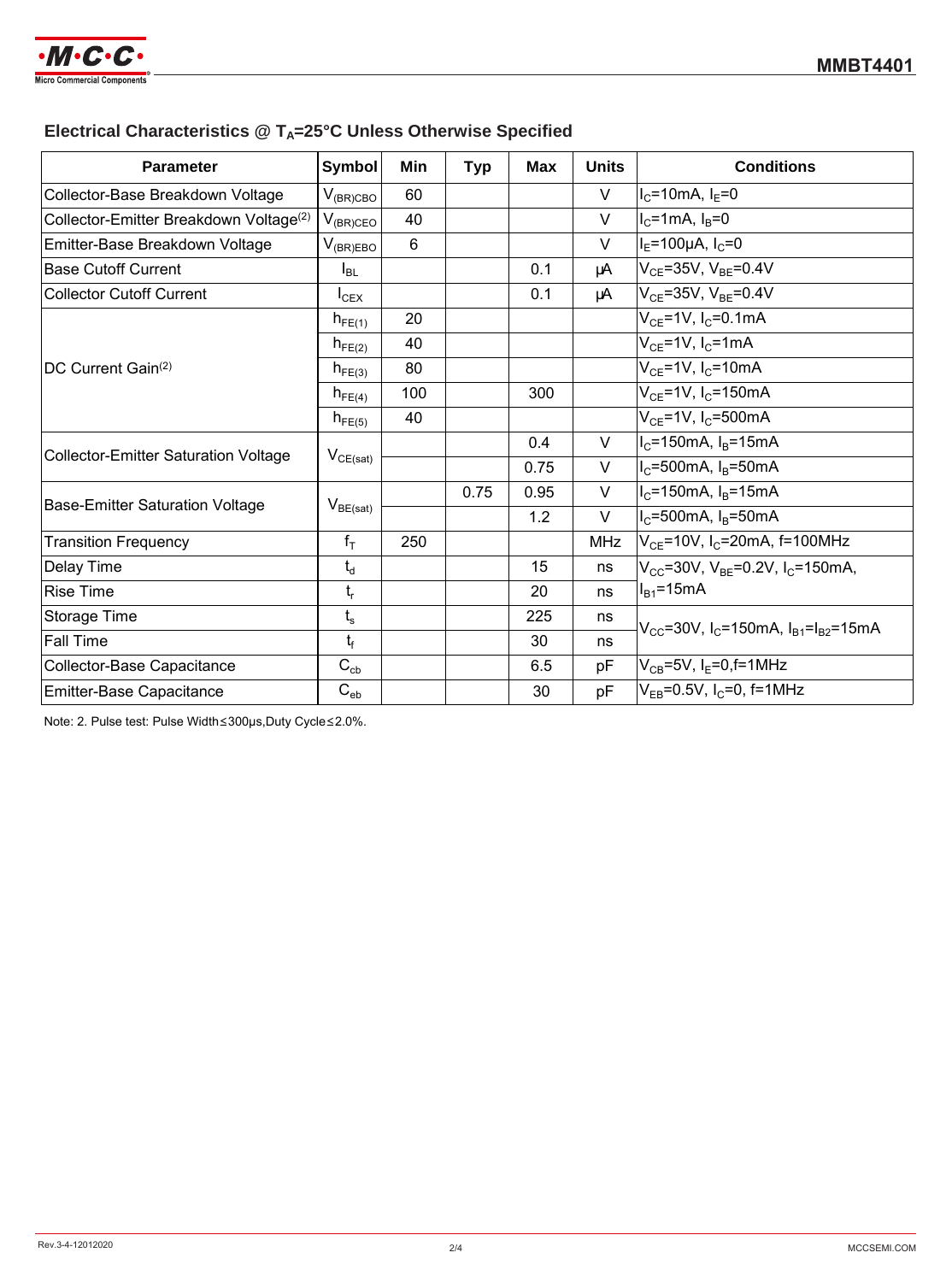

# **Curve Characteristics**